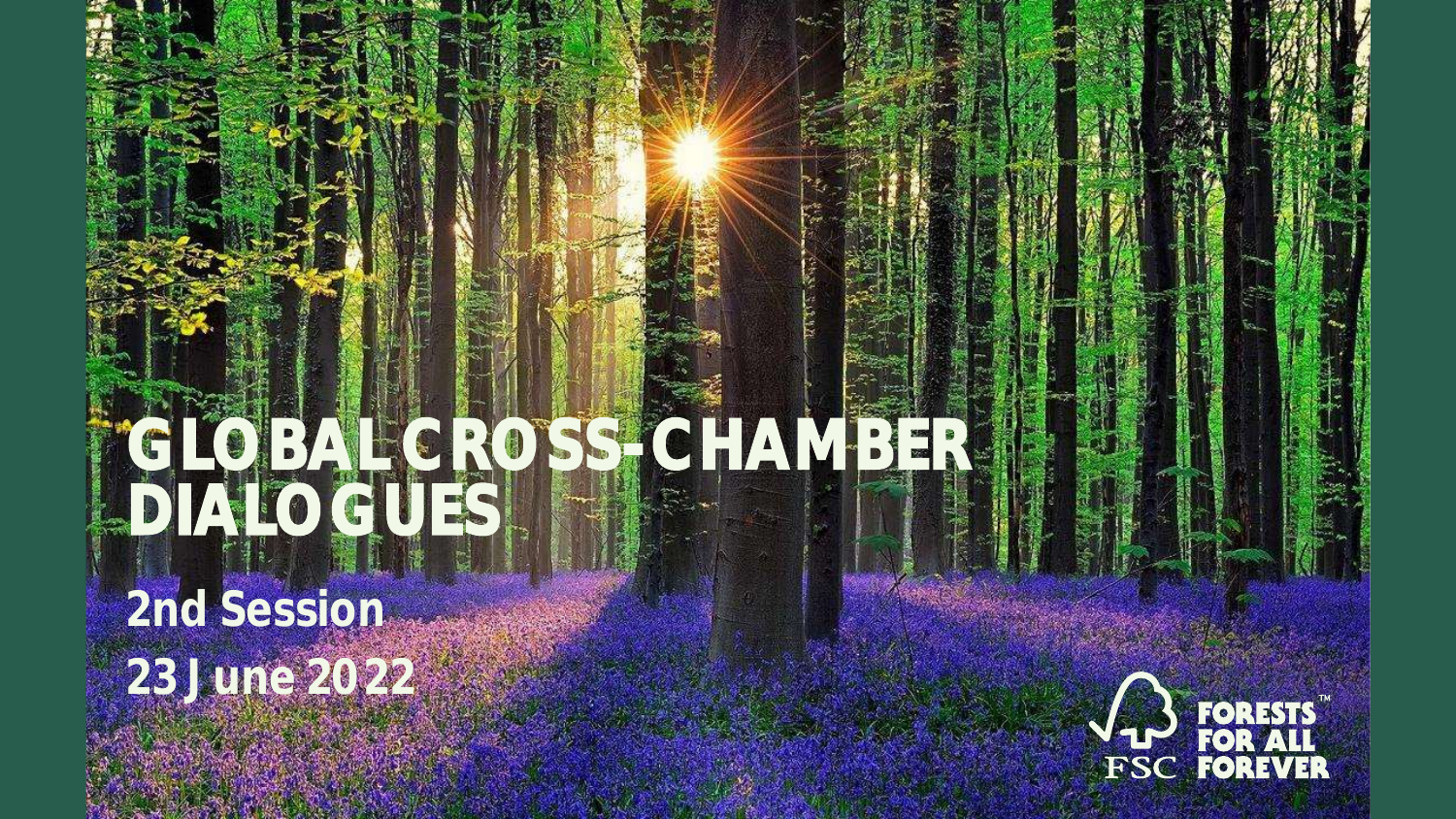# **AGENDA Topic Time 1** Welcome and introduction to the crosschamber methodology on the chamber methodology of the chamber of the chamber of the chamber of the chamber of the chamber of the chamber of the chamber of the chamber of the chamber of the chamber of the chamber of the cha 2 Chamber dialogues 110 min. **3** Plenary session - Cross Chamber feedback (15 minutes per chamber) 45 min.

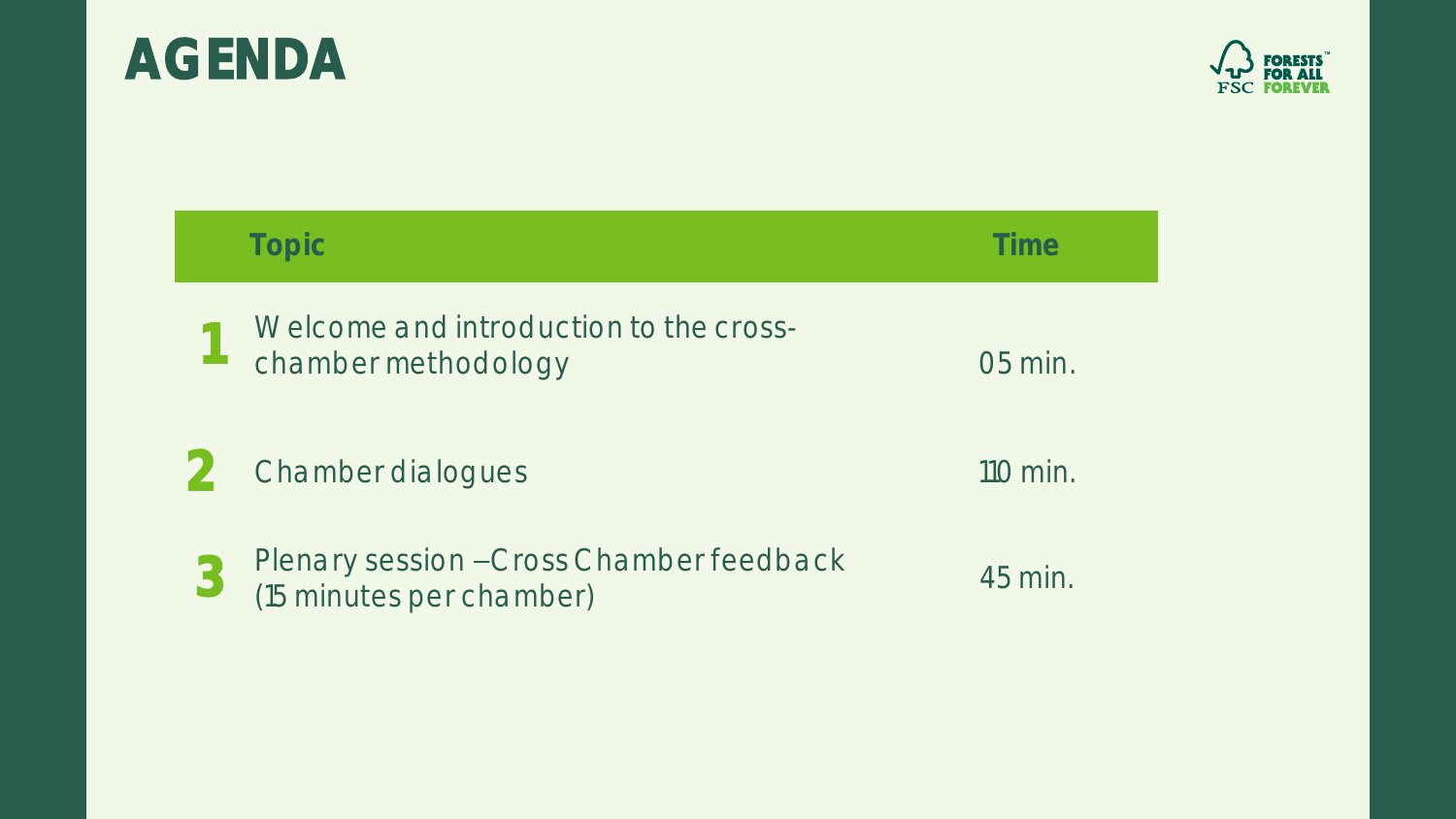

The global cross-chamber dialogues are an opportunity for members to provide feedback to motion proposers on all 52 motions including the chance to identify:

- the strengths,
- concerns, and
- actions required to improve the motions as well as define their general chamber positions on the motions.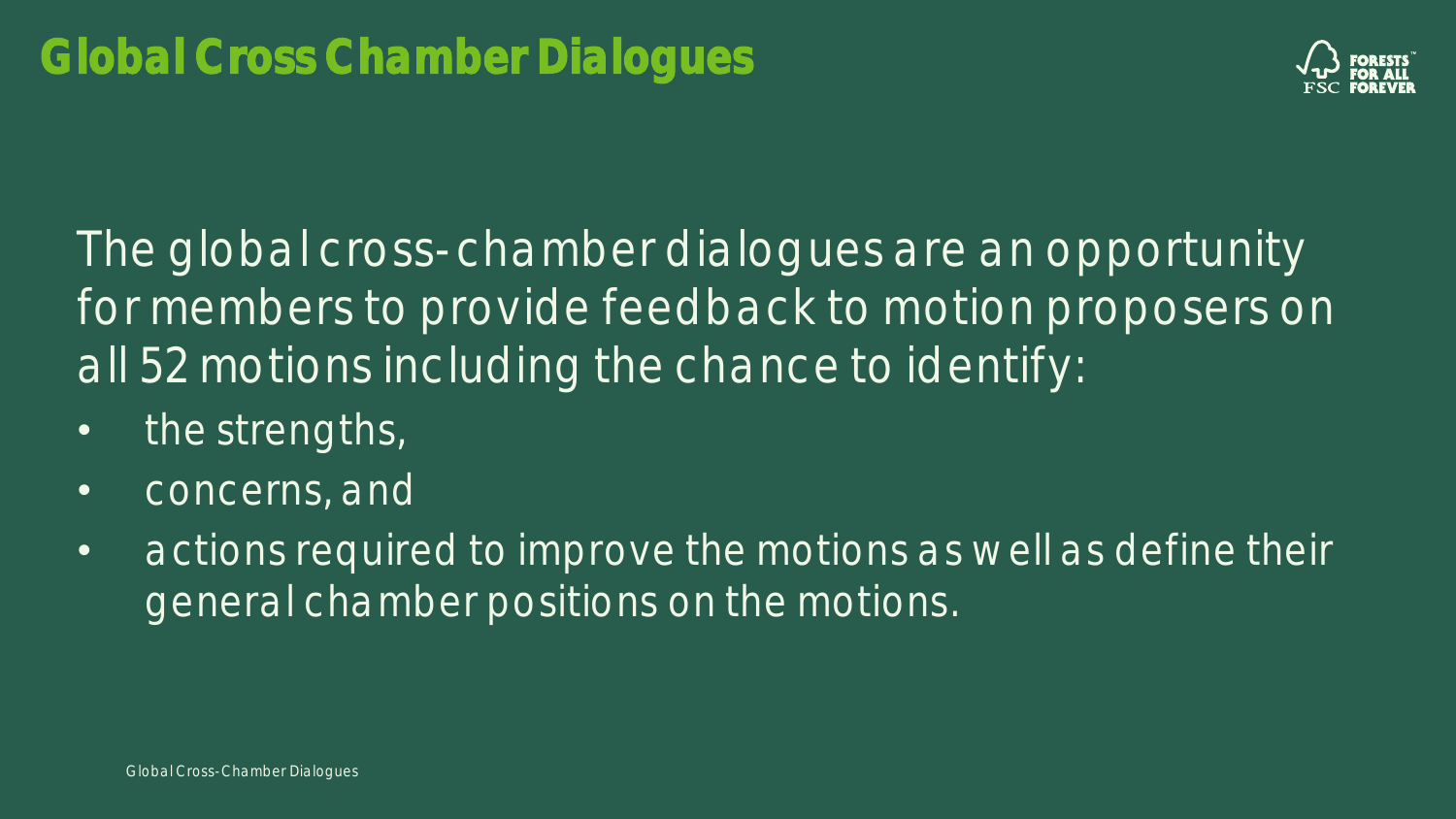#### 4 Global Cross-Chamber Dialogues

| JE 2022<br>ER RULES &<br><b>RNANCE   FSC</b><br>TURE &<br><b>RMANCE</b> | <b>23 JUNE 202</b><br><b>STANDARDS AND AUDIT</b><br><b>SYSTEMS</b>       |
|-------------------------------------------------------------------------|--------------------------------------------------------------------------|
| )NS:<br>7, 8, 9, 12, 32, 33,<br>41, 59                                  | <b>MOTIONS:</b><br>10, 13, 14, 16, 30, 31, 37, 42, 45,<br>54, 55, 58, 60 |

**07 JULY 2022** SOCIAL ASPECTS

> MOTIONS: 1, 25, 26, 27, 28, 29, 40A, 40B, 50, 51, 52, 53, 56

**21 JULY 2022** FOREST MANAGEMENT

15, 17A, 17B, 18, 19, 21, 22,

23, 43, 44, 46, 47, 49

MOTIONS:

# There will be 4 sessions in which members will break into their respective chambers to review 13 motions and gather feedback for the motion proposer. Once the chamber discussions are complete, all chambers will have an opportunity to hear from the other

chambers on their suggestions and positions.

# **Global Cross Chamber Dialogues**



**09 JUNE 2022**

**MEMBE** GOVFI STRUCT  $PFRFO$ 

MOTIC

 $4, 5, 6,$ 34, 35,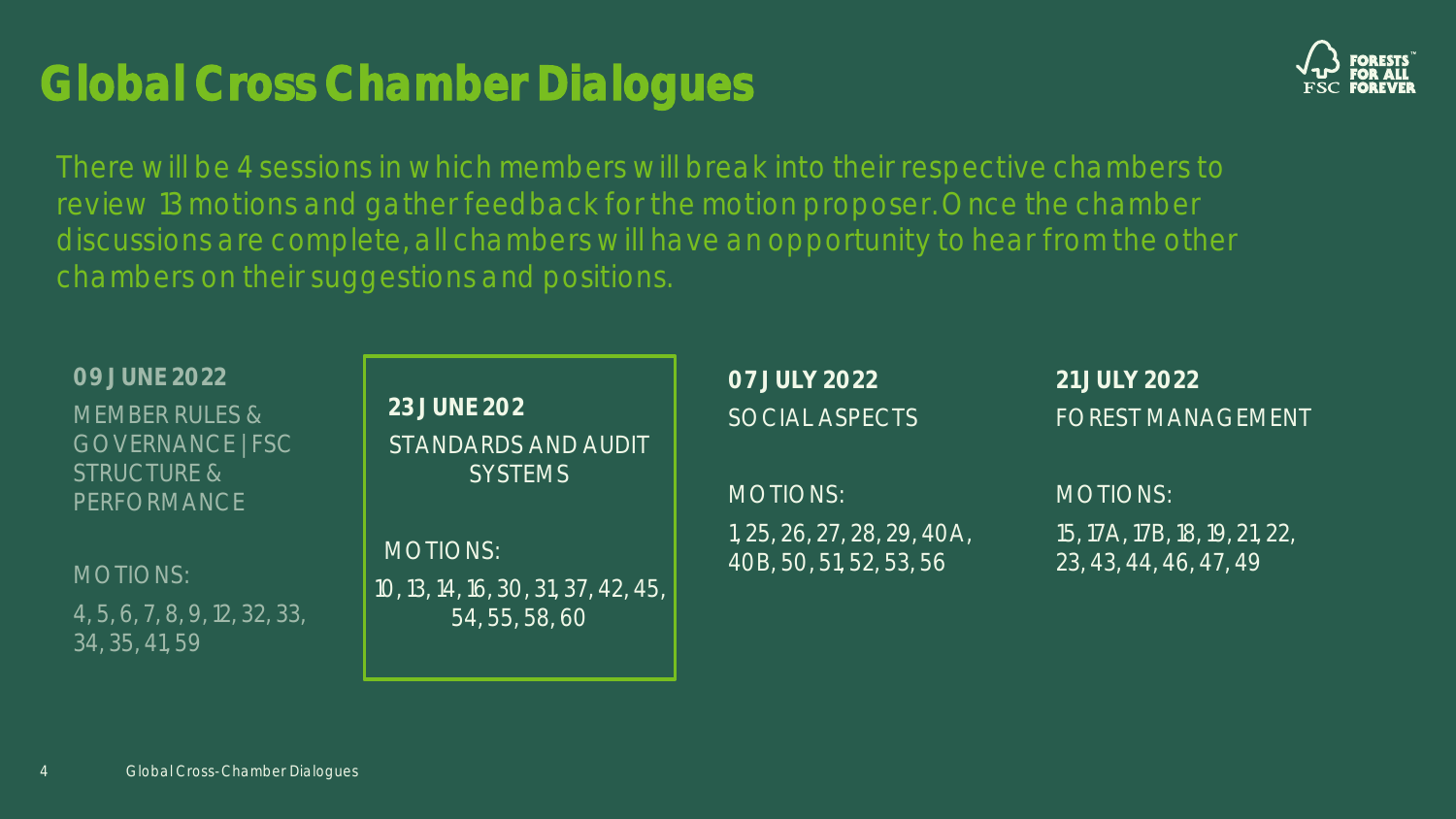# **Cross Chamber Dialogues Chamber Sessions Methodology**



- 1. These sessions will be quick input (or "quick fire") sessions. The aim is that we collect as much succinct feedback information as possible in the short period of time we have for each motion (we have just 8 mins per motion).
- 2. We are looking for feedback from members on **4 main questions** relating to motion **strengths**, motion **weaknesses,** broad **text change** needs and **general comments**.
- 3. We need to **identify a member to be note taker**/reporter back to plenary. We have an **Excel template for feedback notes** and we can send a link to it to the note-taker in the Zoom chat. It is possible to have more than one note taker as simultaneous edits are possible.
- 4. You can give your views by **raising your hand or typing in the chat** or both.
- 5. If you wish to speak you need to do it in a "popcorn" or "quick fire" style (just 15 to 30 seconds maximum per **person**). You are welcome to speak more than once.
- 6. If we finish before the 8 minutes are used up we will move to the next motion and use any saved time for where more discussion is needed.

#### **IN PLENARY: IN CHAMBER SESSION:**

- 7. Are there any **volunteers to take notes and give the feedback**? Remember we can have more than one note-taker.
- 8. We will start now by asking "What are the strengths of this motion?". Please then type your views in the chat or raise your hand for quick spoken contributions.
- 9. Next, "What are the weaknesses of this motion?".
- 10. Now we go into more **general discussion**, please keep your contributions brief and to the point. Let's consider these points and pull out more strengths and weaknesses:
- 11. "Are text changes needed for you to be able to support this motion?" We don't need to have exact wording changes, just the essence of whether a change is needed and in what way.
- 12. Are there any important g**eneral comments?**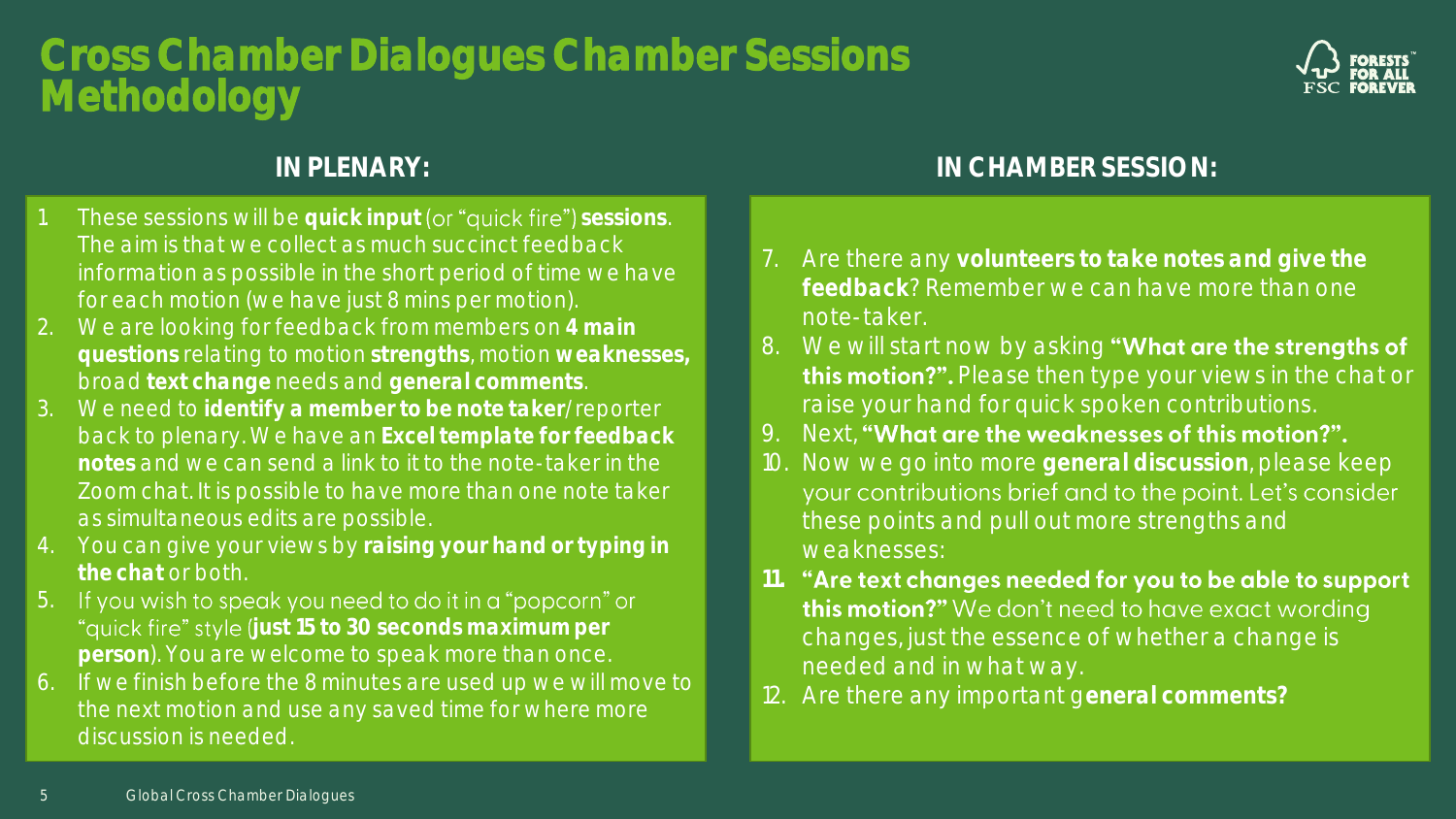#### **GLOBAL CROSS CHAMBER MEETING - SESSION 2**

|    |           | ULU <i>di</i> (L UNUJJ) UI II (IVIDLI\ IVILL I II VU                                                                                         |                    | <u>ULUUIUIN Z</u>                                        |                                   |
|----|-----------|----------------------------------------------------------------------------------------------------------------------------------------------|--------------------|----------------------------------------------------------|-----------------------------------|
|    |           |                                                                                                                                              | <b>SESSION:</b>    |                                                          |                                   |
|    |           |                                                                                                                                              | <b>CHAMBER:</b>    |                                                          |                                   |
|    |           | <b>MOTION FEEDBACK</b>                                                                                                                       | STRENGTHS WEAKNESS | TEXT CHANGES /<br><b>MAIN ACTIONS</b><br><b>REQUIRED</b> | <b>GENERAL</b><br><b>COMMENTS</b> |
| 10 | Policy    | Respecting the proposals of Standards Development<br>Groups (SDGs)                                                                           |                    |                                                          |                                   |
| 13 | Policy    | Expanding the Scope of FSC FM Certification to Include<br><b>Urban Forest Management</b>                                                     |                    |                                                          |                                   |
| 14 | Policy    | Calibration of national FSC-standards                                                                                                        |                    |                                                          |                                   |
| 16 | Policy    | Acknowledging the synergies that exist between FSC and<br>nationwide legal frameworks developed through the FLEGT<br><b>Action Plan</b>      |                    |                                                          |                                   |
| 30 | Policy    | Implementation of system wide volume tracking system                                                                                         |                    |                                                          |                                   |
| 31 | Policy    | The FSC Normative requirements for the operation of ASI                                                                                      |                    |                                                          |                                   |
| 37 | Statutory | Required changes to the FSC Principles and Criteria to<br>implement the Policy to Address Conversion                                         |                    |                                                          |                                   |
| 42 | Policy    | <b>FSC Communication Policy and Strategies</b>                                                                                               |                    |                                                          |                                   |
| 45 | Policy    | Stop the current process on revision of the FSC Policy on<br>Conversion                                                                      |                    |                                                          |                                   |
| 54 | Policy    | Motivating COC-certified companies to increase the<br>percentage of FSC-certified products in their total volumes<br>of wood products traded |                    |                                                          |                                   |
| 55 | Policy    | Increase system integrity with regard to organizations<br>certified through Chain of Custody group certification                             |                    |                                                          |                                   |
| 58 | Policy    | Accelerated shift from rule-based to outcome-orientated<br>Standards'                                                                        |                    |                                                          |                                   |
| 60 | Policy    | An Objective evaluation method by performance system<br>for FSC audits                                                                       |                    |                                                          |                                   |

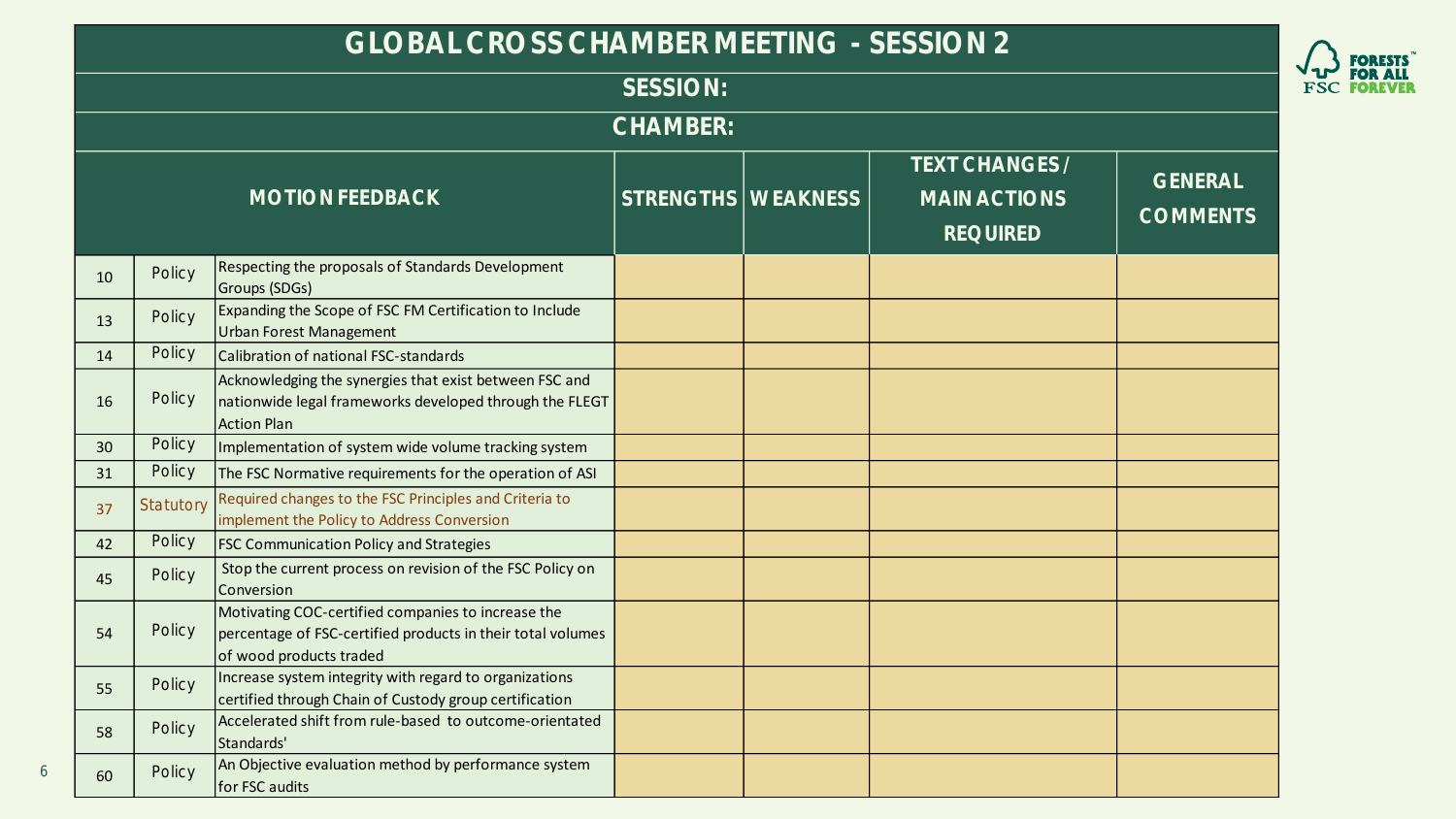# **Membership Standards & audit systems**

### **2nd Global Cross Chamber Dialogues - MOTIONS:**

- 10 [Respecting the proposals of Standards Development Groups \(SDGs\)](https://members.fsc.org/en/motion/21929)
- 13 | [Expanding the Scope of FSC FM Certification to Include Urban Forest Management](https://members.fsc.org/en/motion/21952)
- 14 [Calibration of national FSC-standards](https://members.fsc.org/en/motion/21937)
- 16 Acknowledging the synergies that exist between FSC and nationwide legal frameworks developed through the FLEGT Action Plan
- 30 | [Implementation of system wide volume tracking system](https://members.fsc.org/en/motion/21948)
- 31 | [The FSC Normative requirements for the operation of ASI](https://members.fsc.org/en/motion/21931)
- 37 [Required changes to the FSC Principles and Criteria to implement the Policy to Address Conversion](https://members.fsc.org/en/motion/22160)
- 42 [FSC Communication Policy and Strategies](https://members.fsc.org/en/motion/22157)
- 45 [Stop the current process on revision of the FSC Policy on Conversion](https://members.fsc.org/en/motion/22149)
- 54 [Motivating COC-certified companies to increase the percentage of FSC-certified products in their total](https://members.fsc.org/en/motion/22145)  volumes of wood products traded
- 55 | Increase system integrity with regard to organizations certified through Chain of Custody group **certification**
- 58 [Accelerated shift from rule-based to outcome-orientated Standards'](https://members.fsc.org/en/motion/22154)
- 60 [An Objective evaluation method by performance system for FSC audits](https://members.fsc.org/en/motion/22170)

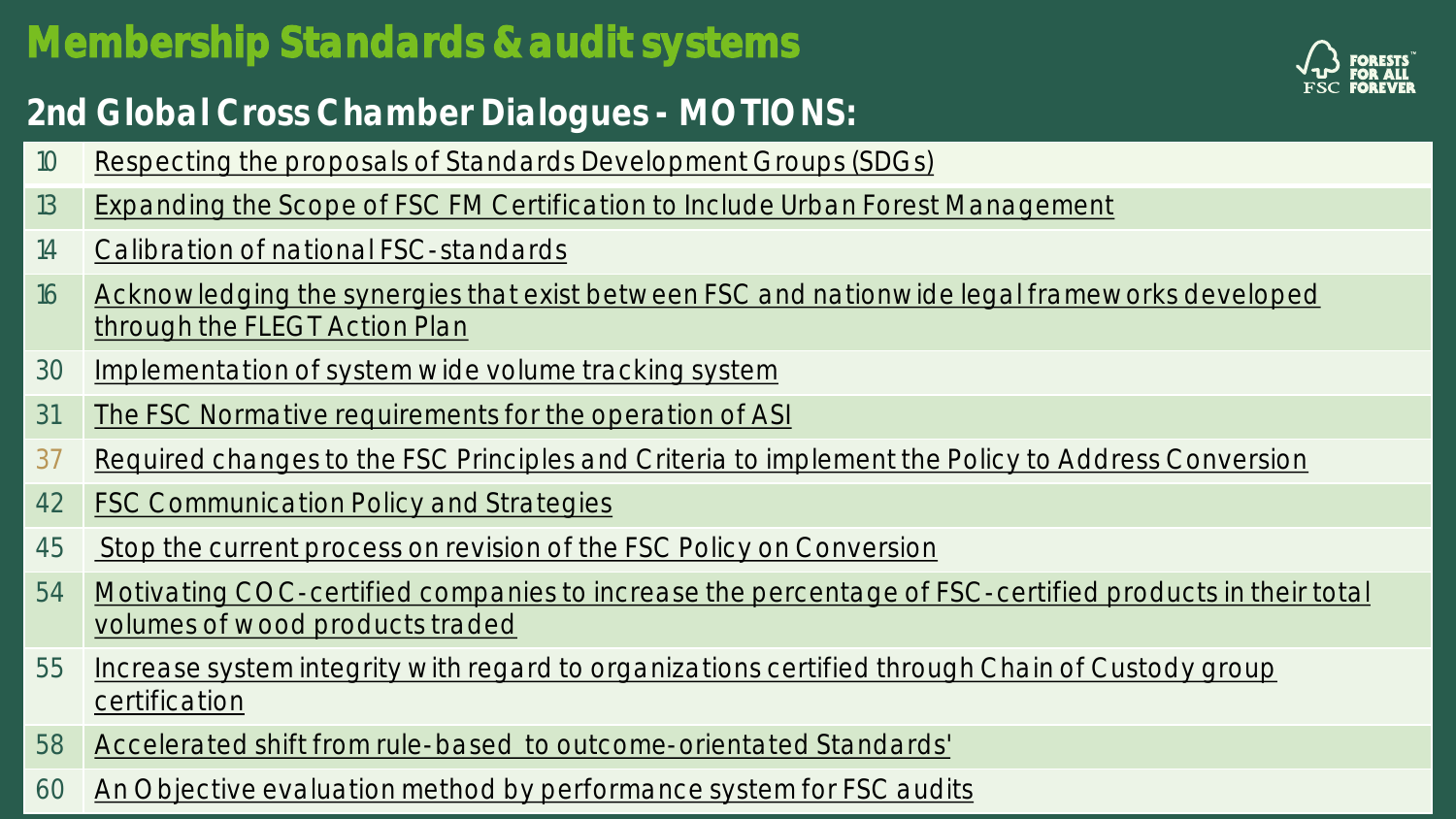# **10/2020 Respecting the proposals of Standards Development Groups (SDGs) Accepted by MC**



#### **PROPOSER**

**Benoit Jobbe-Duval Association Technique Internationale des Bois Tropicaux Economic North**

#### **SECONDERS**

**Edwige Eyang Effa Individual Member Environmental South**

**Javier Fernandez Candela Fundación Copade España Social North**

#### **OVERALL OBJECTIVE:**

**The FSC shall ensure that balanced proposals of recognized Standards Development Groups (SDGs) based on Free Prior Informed Consent (FPIC) are respected in relation to the implementation of motions adopted by the global FSC General Assembly of members.**

- **1. This motion intends use the expertise, experience and competence of recognized SDGs to ensure that the intent of motions adopted by FSC GAs is maintained but to avoid that particular provisions of such motions compromise the potential for social, environmental and/or economic development.**
- **2. FSC systems requires that international FSC Forest Management (FM) standards shall be adapted by recognized SDGs to the realities and conditions of specific regions or countries through elaboration of regionally or nationally adapted FM-standards by SDGs.**
- **3. Decisions in SDGs are taken in democratic processes based on FPIC and equitably balancing social, environmental and economic interests.**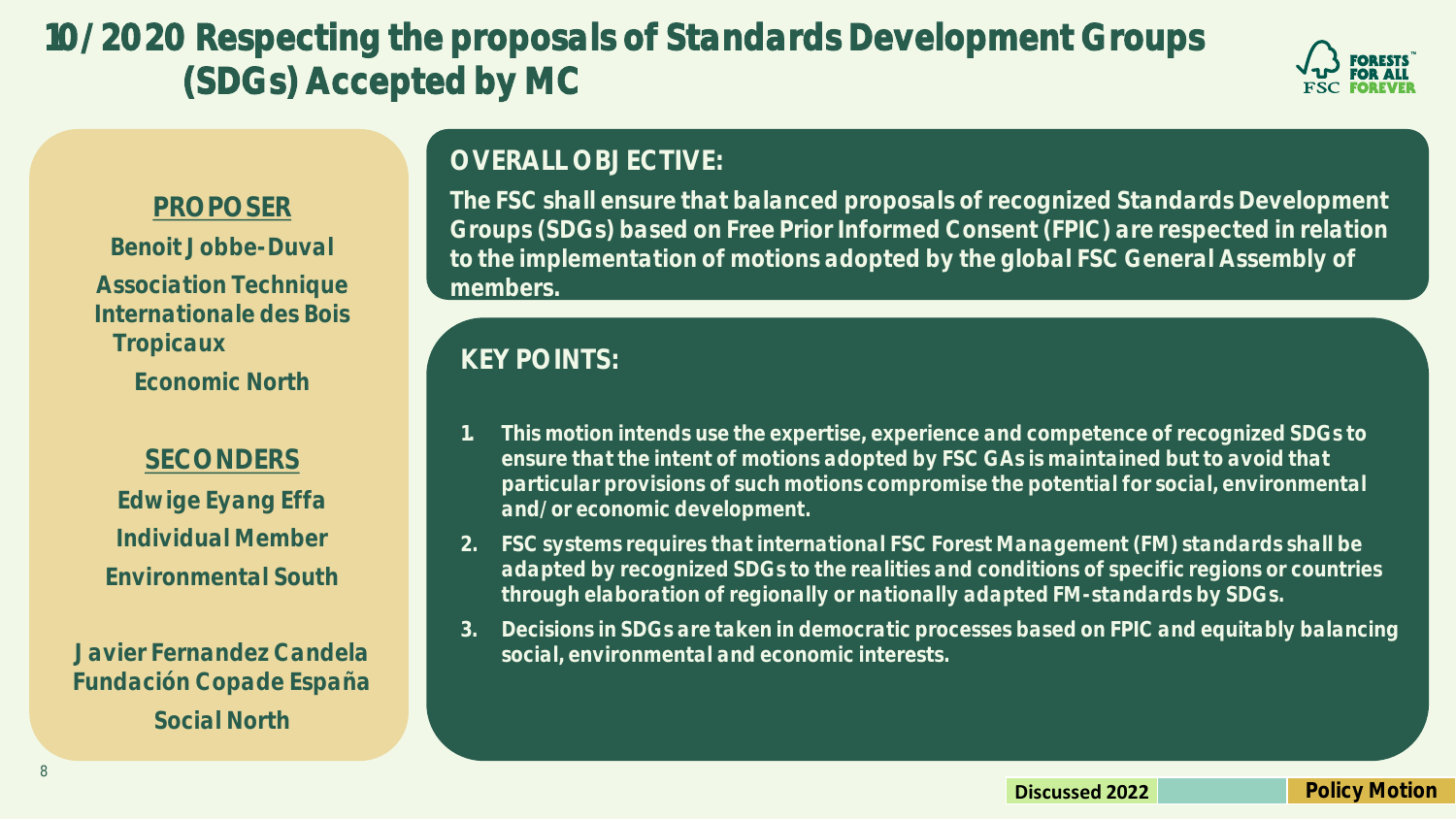# **13/2020 Expanding the Scope of FSC FM Certification to Include Urban Forest Management**



#### **PROPOSER**

**Robert Hrubes Hrubes, Robert, Mr. Economic North**

#### **SECONDERS**

**Alan Smith Individual Member Social North**

**Julie Sibbing National Wildlife Federation Environmental North**

#### **OVERALL OBJECTIVE:**

**Expand the scope of the forest management certification program to include the responsible management of urban forests.**

- **1. Over half of the world's human population resides in urban areas. By 2050, it is projected that two-thirds of the human population will reside in urban areas.**
- **2. Expanding FSC's programmatic footprint to include the certification of well managed urban forests will generate an awareness of the FSC on the part of the world's urban dwellers to an extent that has not been achieved, after 25 years of marketing and promotional effort.**
- **3. Expanding the FSC scope to include urban forests is the best and available and most innovative option for revitalizing the FSC's core certification program.**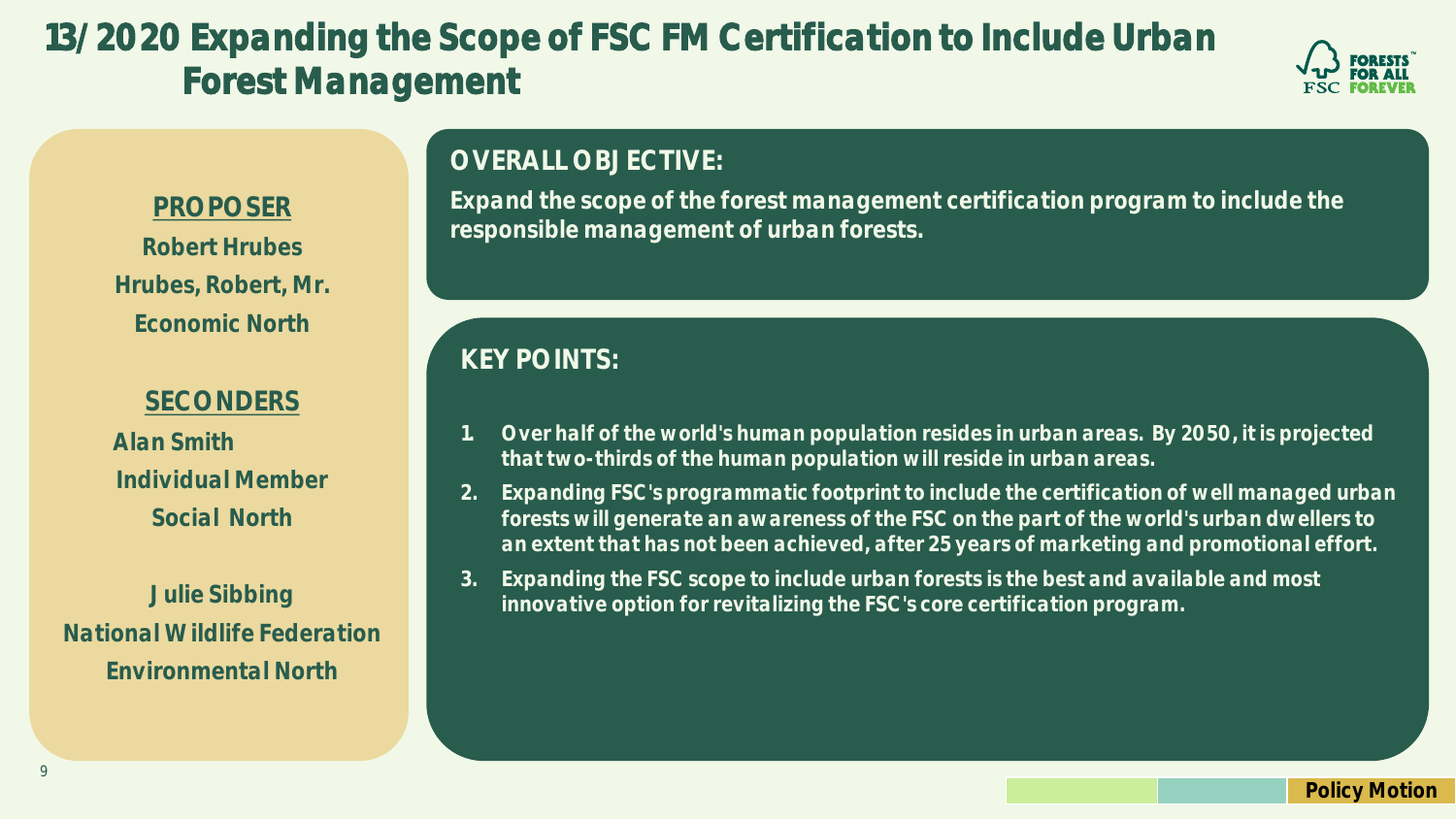### **14/2020 Calibration of national FSC-standards**



#### **PROPOSER**

**Dirk Riestenpatt Individual Member Economic North**

#### **SECONDERS**

**Nina Griesshammer Individual Member Environmental North**

**Volker Diefenbach Industriegewerkschaft Bauen-Agrar-Umwelt**

#### **Social North**

#### **OVERALL OBJECTIVE:**

**Undertake an evaluation of national FSC-standards and their contribution to FSCs mission in regard to positive environmental and social standards achievements.**

### **KEY POINTS:**

**The results of the evaluation and following processes can contribute to:**

- **1. Better national FSC-standards focusing more on FSCs mission**
- **2. Reduction of competitive imbalances through FSC-products based on different national standards and not on differences in economy cross boarder**
- **3. More focus on relevant issues in national FSC-standards and less bureaucracy for forest owners through a technical system focusing on the key-issues with efficient systems.**
- **4. Overview on engagement level and balance of environmental, social and economic views in national standard setting processes.**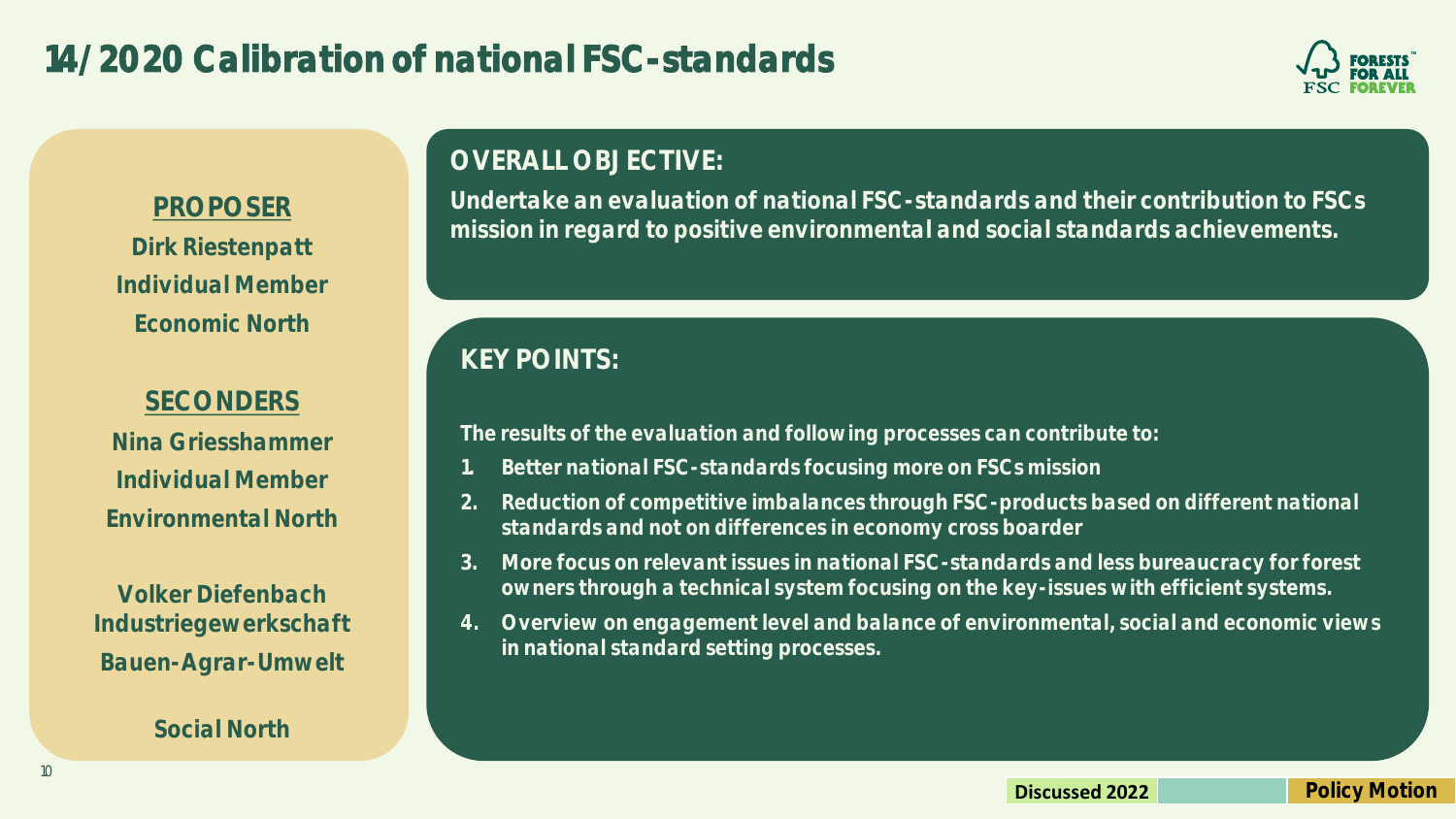**16/2020 Acknowledging the synergies that exist between FSC and nationwide legal frameworks developed through the FLEGT Action Plan**



#### **PROPOSER**

**Ida Bagus Wiradnyana Putra Individual Member Economic South**

**SECONDERS Iwan Kurniawan The Borneo Initiative Environmental South**

**Andrew Ng Individual Member Social South**

11

#### **OVERALL OBJECTIVE:**

**The membership proposes that FSC formally recognize the strategic importance of mandatory and well-enforced national legislation, developed and endorsed through FLEGT Voluntary Partnership Agreement processes, as foundations for sustainable forest management.**

#### **KEY POINTS:**

**1. Improve the efficiency of audits and thereby reduce costs for companies implementing the FSC system and national legal frameworks developed through the FLEGT Action Plan.**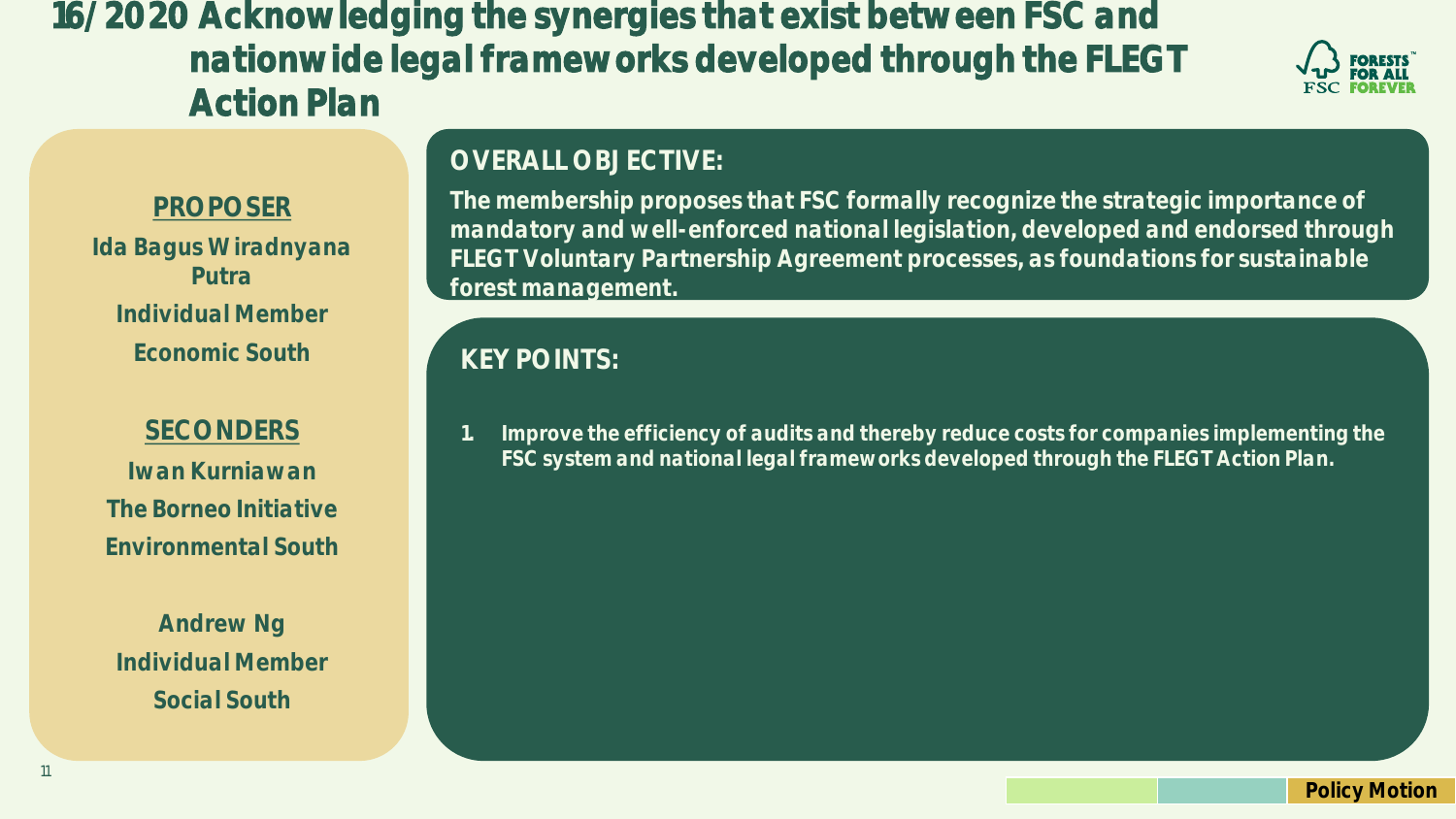

#### **PROPOSER**

**Peter Kofod Kristensen Ørsted Bioenergy & Thermal Power A/S Economic North**

#### **SECONDERS**

**Jens Holm Kanstrup Forest of the world Environmental North**

**Alan Smith Individual Member Social North**

#### **OVERALL OBJECTIVE:**

**Accelerate the implementation of a wide and credible volume tracking system in order to avoid fraud with FSC labelled products and protect the integrity and brand value of FSC.**

- **1. Timber supply chains can be complicated and, on several occasions, fraught has been**  identified where the volume of timber going into a supply chain does not match the volume **of final products.**
- **2. Cases of fraud are undermining the integrity of FSC to the degree that FSC value from a brand perspective is much less attractive than it could and should be.**
- **3. A volume tracking system would be essential for passing on information on ecosystem services such as; life cycle GHG emissions, watershed conservation and biodiversity impact.**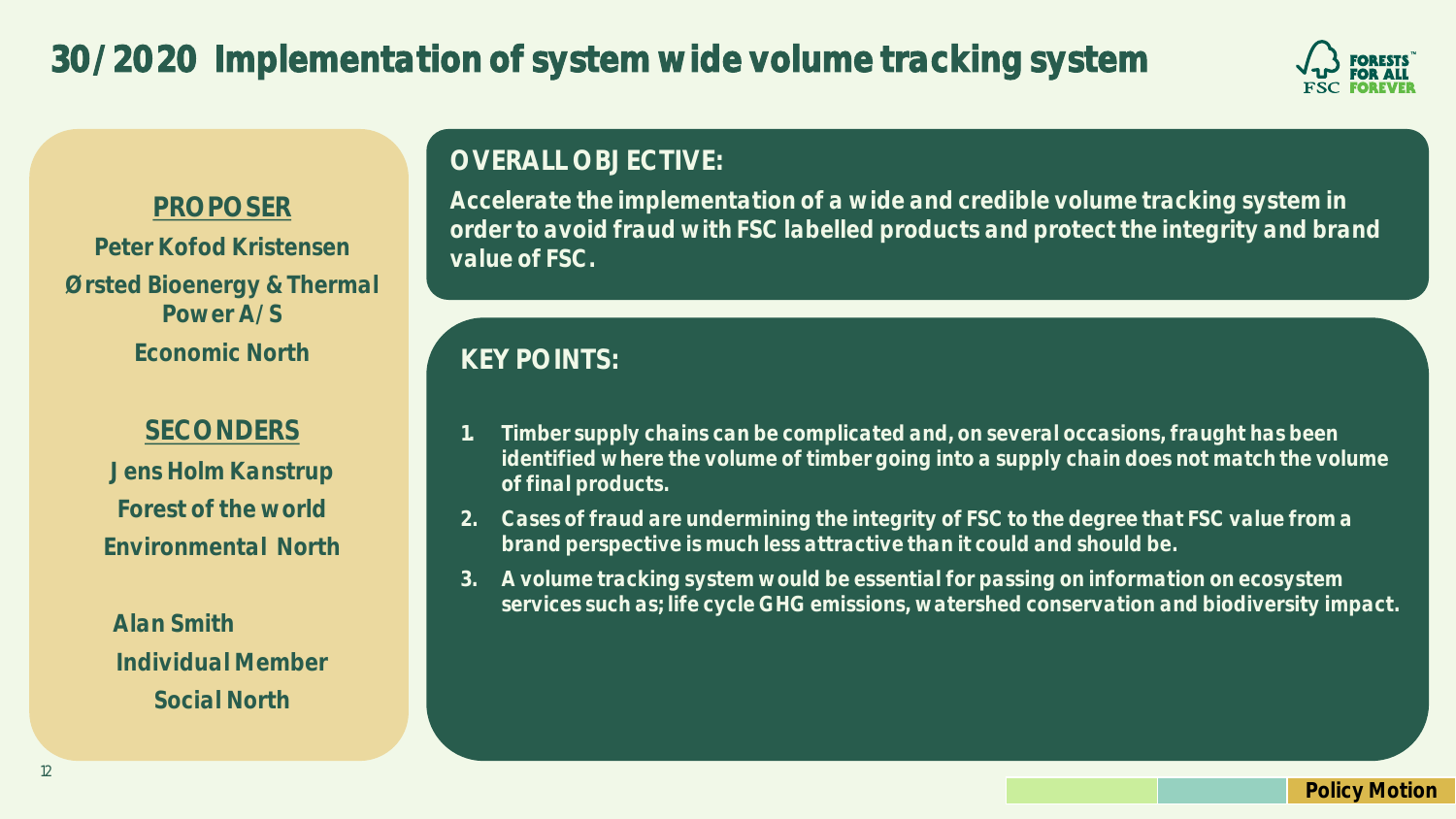

#### **PROPOSER**

**Ulrich Leberle CEPI - Confederation of European Paper Industries Economic North**

#### **SECONDERS**

**Jens Holm Kanstrup Forest of the world Environmental North**

**Alan Smith Individual Member Social North**

#### **OVERALL OBJECTIVE:**

**Develop the normative requirements for the assessment process and reporting (outcome) of the Assurance Services international (ASI) to - Frame the work of ASI as a service provider**

- **1. There is currently no transparent framework that covers the work of ASI as a service provider to FSC and yet the work of ASI is crucial to the credibility of FSC, FSC Certificate Holders, FSC Conformity Assessment bodies.**
- **2.** The normative requirements should be developed in accordance with FSC's standard **setting procedure (FSC-PRO01-001) and stakeholder engagement.**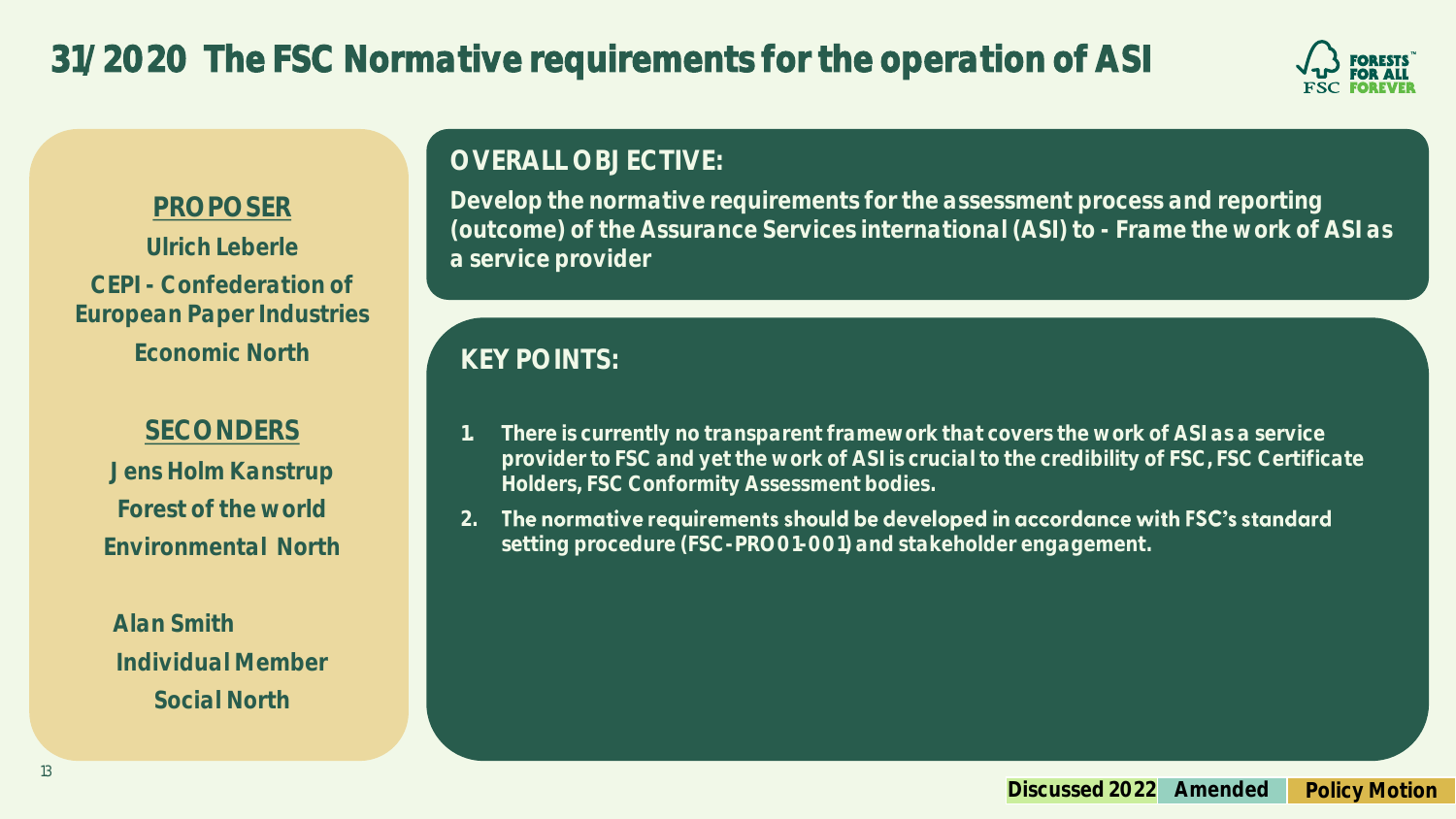**37/2021 Enable the implementation of the Policy to Address Conversion by incorporating its relevant policy elements into the FSC Principles & Criteria**



#### **PROPOSER**

**Barbara Bramble Individual Member Environmental North**

#### **SECONDERS**

**Rulita Wijayaningdyah**

**Individual Member Social South**

**Alan Thorne A. Thorne Consulting Economic North**

#### **OVERALL OBJECTIVE:**

**Enable the implementation of the Policy to Address Conversion by incorporating its relevant policy elements into the FSC Principles & Criteria.**

- **1. This motion consolidates the three motions (37, 38 and 39) previously presented by the same proposers for this General Assembly.**
- **2. This motion will result in the following changes to the FSC Principles and Criteria:**
- **Revision of Criterion 6.9**
- **Revision of Criterion 6.10**
- Revision of the definition of 'Restore/Restoration'. •
- New definition of 'Very limited portion'. •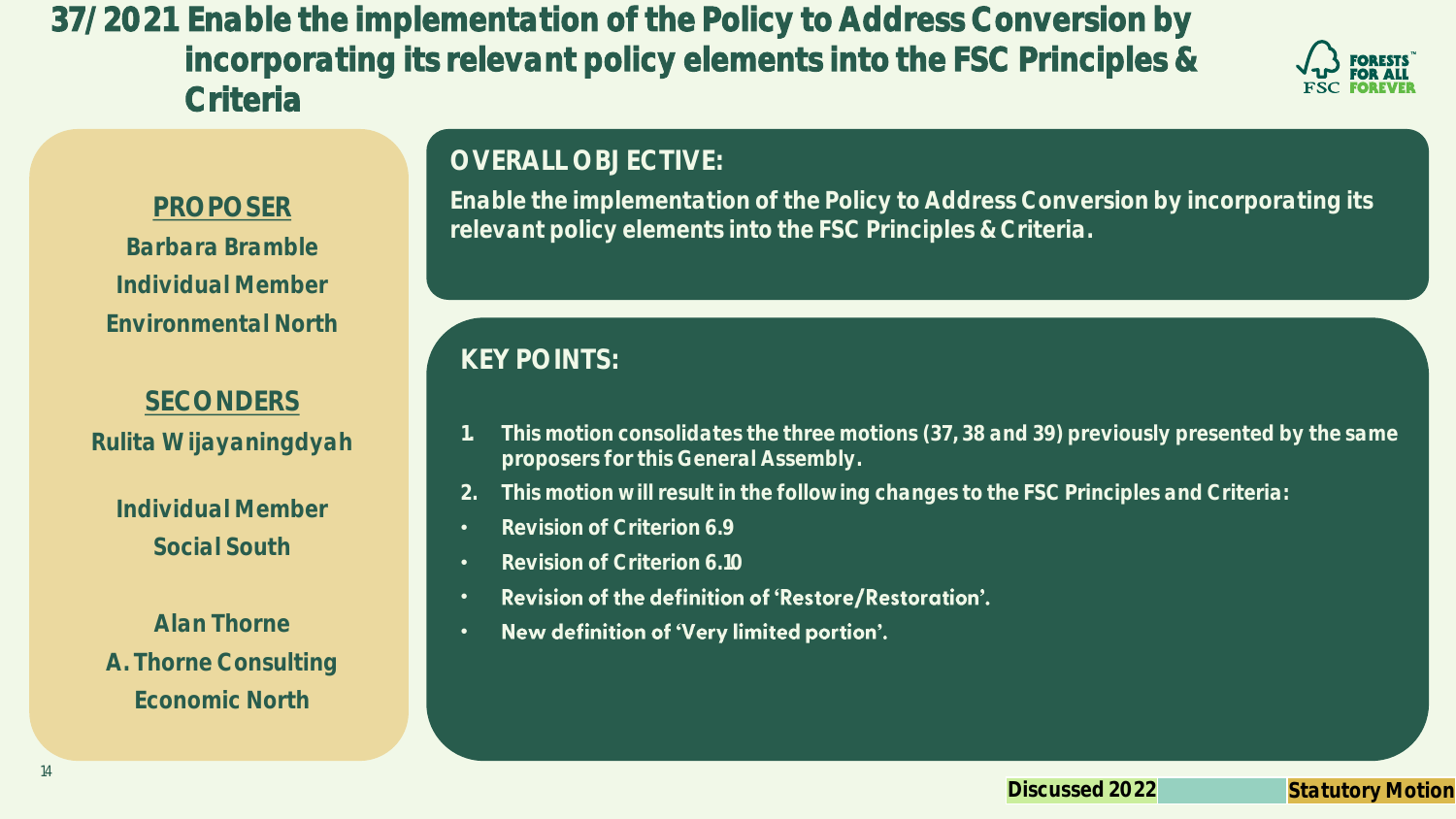

#### **PROPOSER**

**Yadira Paulina Baca Terán Individual Member Social South**

#### **SECONDERS**

**Vivian Heredia Hernández Individual Member Economic South**

> **Marcelo Langer Individual Member Environmental South**

#### **OVERALL OBJECTIVE:**

**Design and implement a policy and strategies of internal and external communication, which encourages a language towards joint creation with stakeholders at a global level.**

- **1. The results of the survey conducted in the second stage of the governance review, (R.G. 2.0) highlighted a strong wish for the development of new tools to enable member engagement,**  discussion and influence related to FSC's work (Governance review report).
- **2. The Secretariat is requested, based on a diagnosis of its communication management, to generate a proposal for a communication policy and strategies including relevant elements: objectives, plans, programmes and projects.**
- **3. The policy should be developed with the support of a group technical experts in the subject, and be calibrated with a team of members from the different chambers and regions.**
- **4. The effort must be carried out within six months after the motion has been passed and submitted to the Board of Directors for approval.**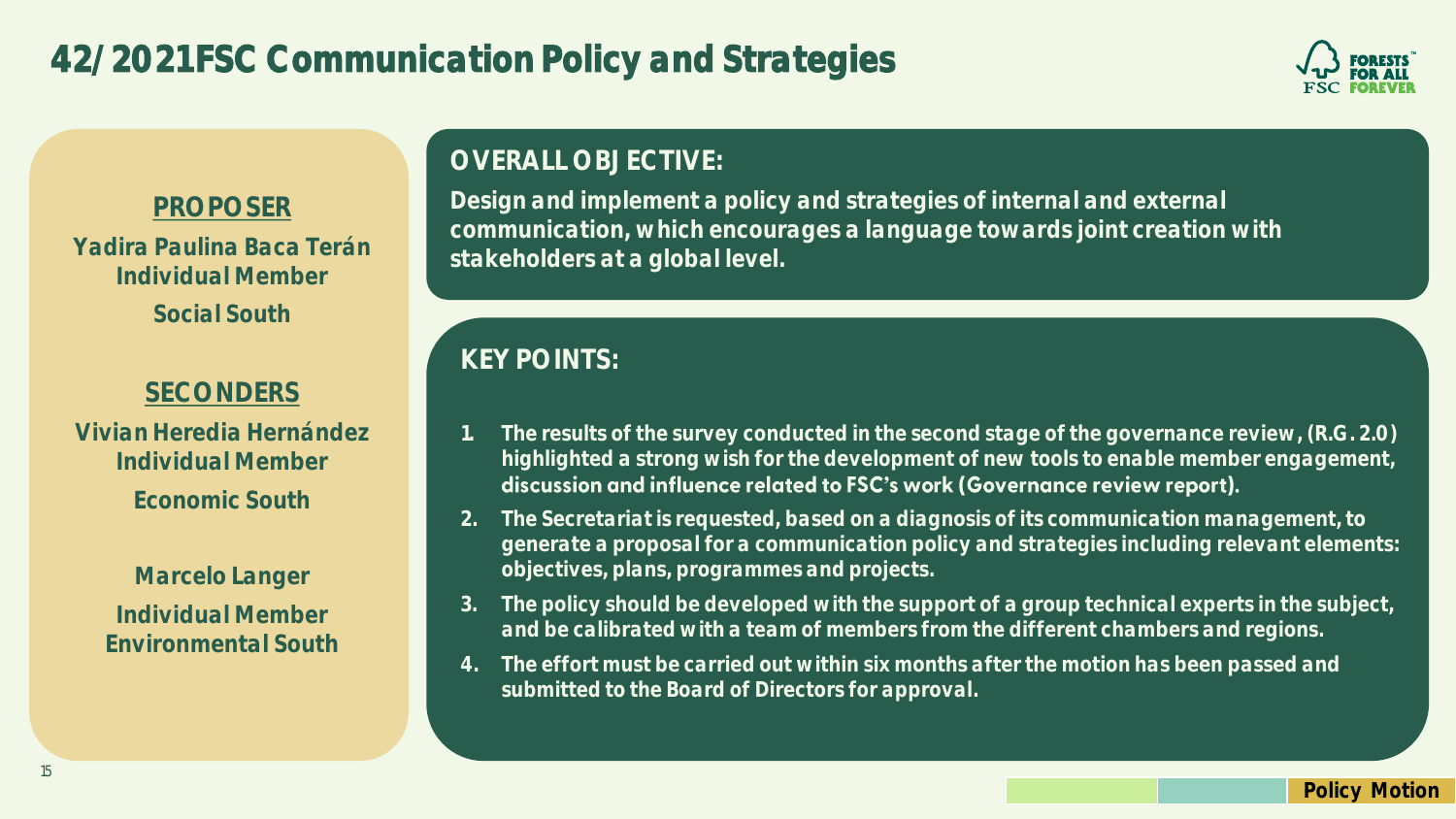# **45/2021 Stop the current process on revision of the FSC Policy on Conversion**



#### **PROPOSER**

**Dirk Riestenpatt Individual Member Economic North**

#### **SECONDERS**

**Martha Nuñez Cañizares Individual Member Social South**

**Gemma Tillack Rainforest Action Network Environmental North**

#### **OVERALL OBJECTIVE:**

**Stop the current process for development/revision of the FSC Policy on Conversion as commissioned by previous motions (37/2002; 18/2011; 12/2014; 7/2017) and configure a new**  process to conceptualize and agree on FSC's approach to addressing and engaging with: (1) Forest **Plantations, 2) conversion of natural forests and 3) remedy and restitution for social and environmental harms before association with the FSC.**

- **1. The process is based on agreement among the FSC members and stakeholders through (a) a comprehensive analysis of problems associated with Forest Plantations and Conversion across FSC systems, (b) an exposition of options to resolve identified problems, (c) a rationalization of expected outcomes, and (d) development of a holistic strategy for achieving agreed expected outcomes which comprehensively addresses linkages to other parts of the FSC systems (e.g., Policy for Association, Controlled Wood Strategy, FSC Principles & Criteria, etc.).**
- **2. Competent experts shall then turn the strategy for achieving expected outcomes into operational systems.**
- **3. The current language of the FSC Principles & Criteria shall remain in place until an organizational consensus on the strategy for achieving agreed expected outcomes emerges.**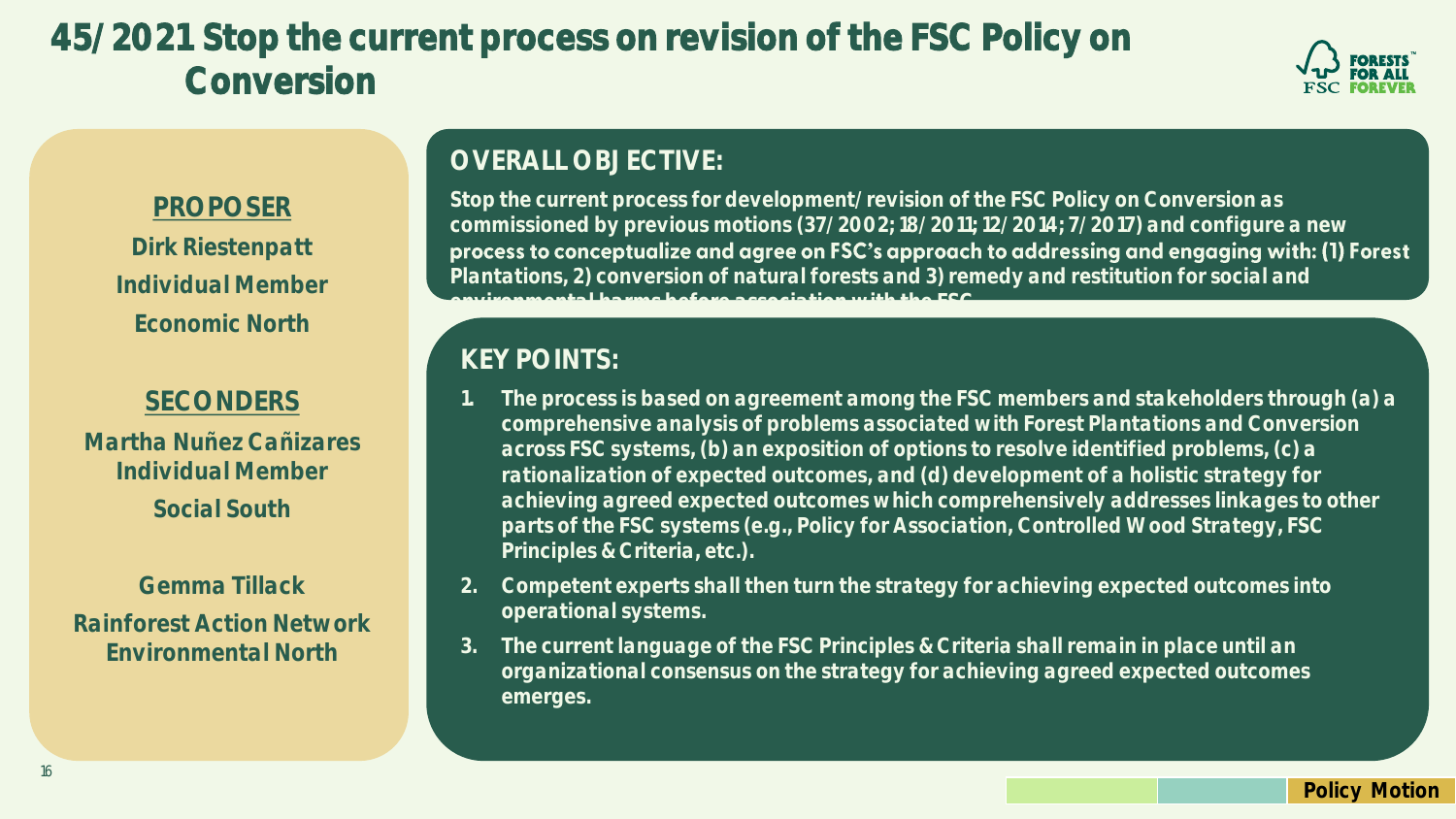**54/2021 Motivating COC-certified companies to increase the percentage of FSC-certified products in their total volumes of wood products traded**



#### **PROPOSER**

**Lisanne de Wit Individual Member Economic North**

#### **SECONDERS**

**Hubert Kwisthout Individual Member Social North**

**Joeri Zwerts Individual Member Environmental North**

#### **OVERALL OBJECTIVE:**

**FSC shall promote the uptake of FSC-certified wood products by requiring a minimum percentage of FSC-certified products in the total volume of wood products traded, and a growth path**

- **1.** The goal is to increase the number of forests certified to FSC's standards from the current **level of about 220 million hectares, to 300 million hectares by 2026 (FSC strategy 2021- 2026, p10).**
- **2. Introducing a minimum share will motivate Certificate Holders (CH) to work with FSCcertified products.**
- **3. A percentage of 5% of certified content is reasonable and achievable for all members that are willing to contribute to the mission of FSC.**
- **4. As a mandatory growth path, the proposers suggest a 10% growth every 5-year certification cycle.**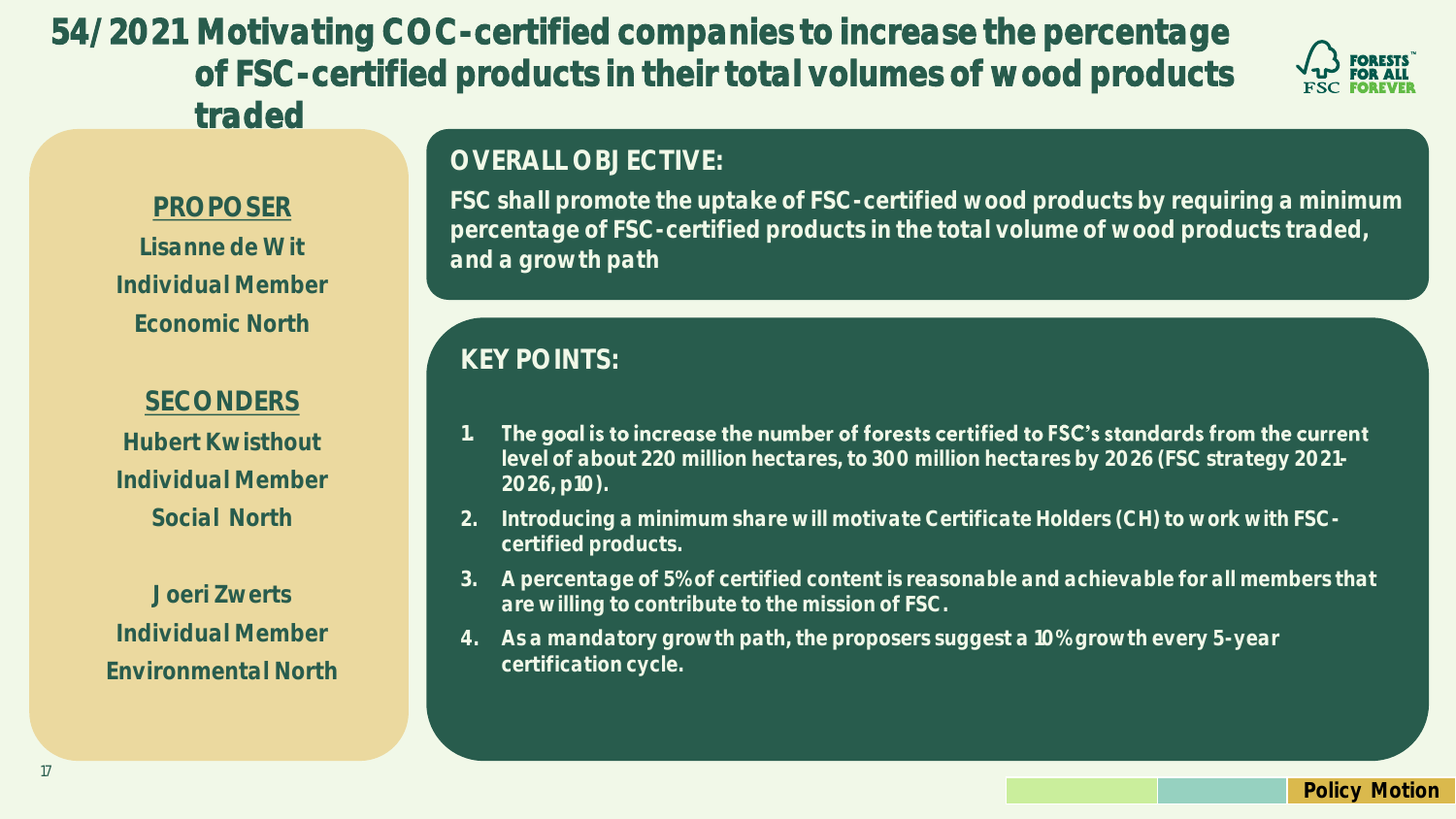**55/2021 Increase system integrity with regard to organizations certified through Chain of Custody group certification**



#### **PROPOSER**

**Bert de Jong DuraCert Economic North**

#### **SECONDERS**

**Alan Smith Individual Member Social North**

**Nina Griesshammer Individual Member Environmental North**

#### **OVERALL OBJECTIVE:**

**This motion asks FSC to equate the position of organizations certified through Chain of Custody (CoC) group certification (FSC-STD-40-003) with that of individually certified (single site) organizations.** 

- **1. Within the FSC system, approximately 38% of all CoC certified organizations are members of a multi-site or group certificate.**
- **2. The products are labelled with the license code of the group manager, which means that the products cannot be traced back to the original organization that put the labelled product on the market without the assistance, research or tracing back by the group manager.**
- **3. CoC group certified organizations shall be issued with their individual license (e.g. sub) code so that products can be traced more easily.**
- **4. These organizations shall also have their own record on the FSC database, with reference to the group manager, making the individual scope of certification and contact details publicly available.**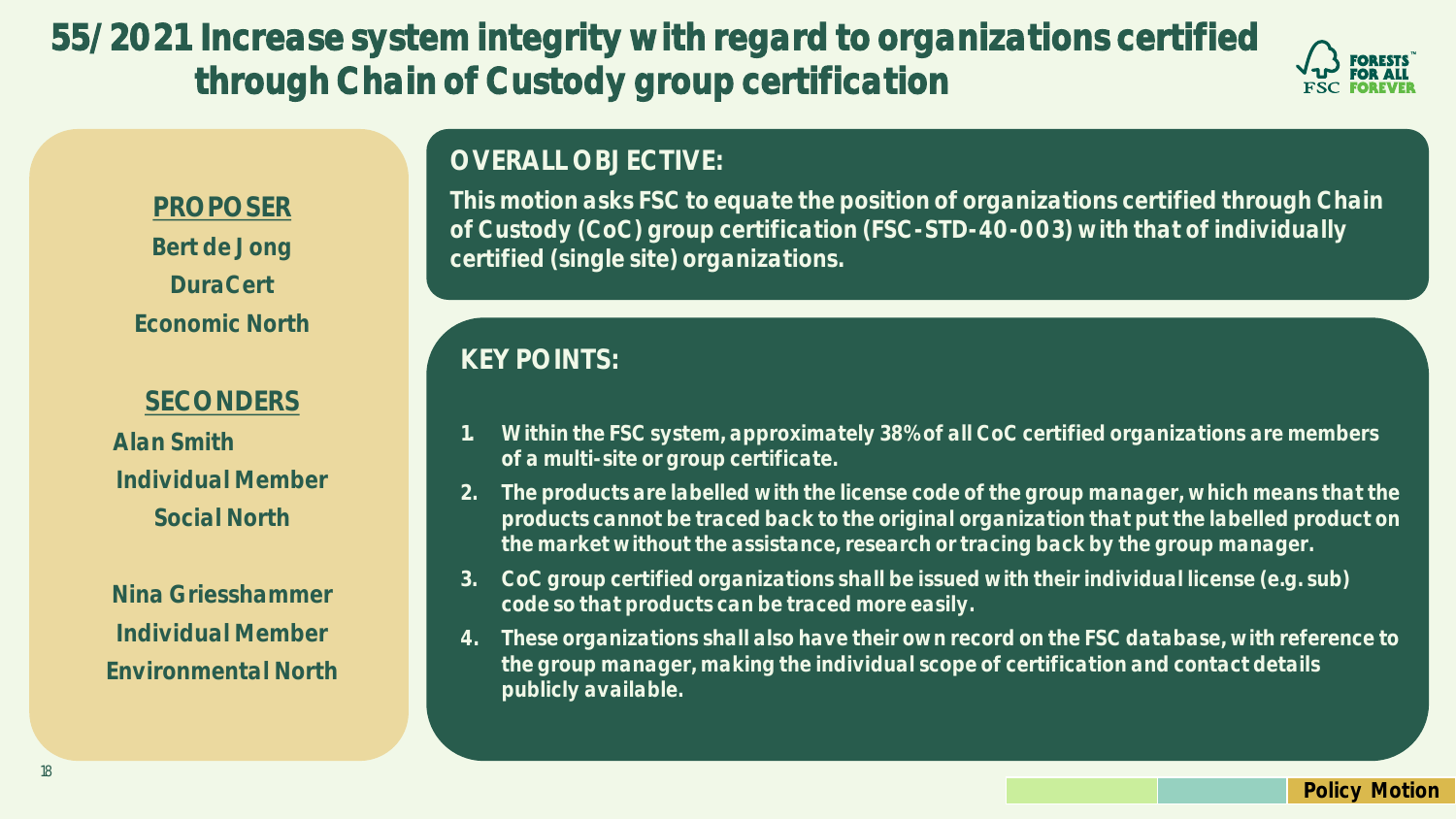# **58/2021 Accelerated shift from rule-based to outcome-orientated Standards**



#### **PROPOSER**

**John Palmer Individual Member Environmental North**

#### **SECONDERS**

**Alan Smith Individual Member Social North**

**Mike Bekin Individual Member Economic North**

#### **OVERALL OBJECTIVE:**

**This Policy Motion requests the Board Strategic Planning Committee to commission ISEAL or an equivalent quality assurance association to develop a global set of Principles and Criteria for responsible forest stewardship based on the ISO concept of improving values for verifiable outcomes.**

#### **KEY POINTS:**

- **1. For more than a decade, several organisations have urged FSC to move from rule-based to outcomeorientation, as is logical for a market-linked certification scheme.**
- **2. FSC repeated the commitment to change in Goal 1.2 in Strategy 1 of the Global Strategy 2021-2026,**  'Streamline policies and standards towards outcome orientation to make them easier to understand and implement consistently'.
- **3. Some stakeholders have become accustomed to rule-based quality assurance for many years and may find to easier to follow a simplified system with detailed rules than to secure agreement on long-term outcomes and to develop efficient methods for attaining those outcomes. Some stakeholders worry that decentraliseddefinitions of outcomes may be understood as self-certification. These and other objections must be analysedas part of a comprehensive independent review to compare rule-based with outcomeorientated risk-based certification, to be published as a FSC Discussion Paper, leading to preparation of a multi-stage work plan. FSC should not attempt piecemeal evolution from rule-based to outcome systems. 4. Motion 58 calls for demonstrations at both industrial and community/smallholder scale to provide working examples with public documentation over the next 3-5 years to provide a solid basis for an outcome-**

**orientated, risk-based V6 of the FSC Principles & Criteria.**